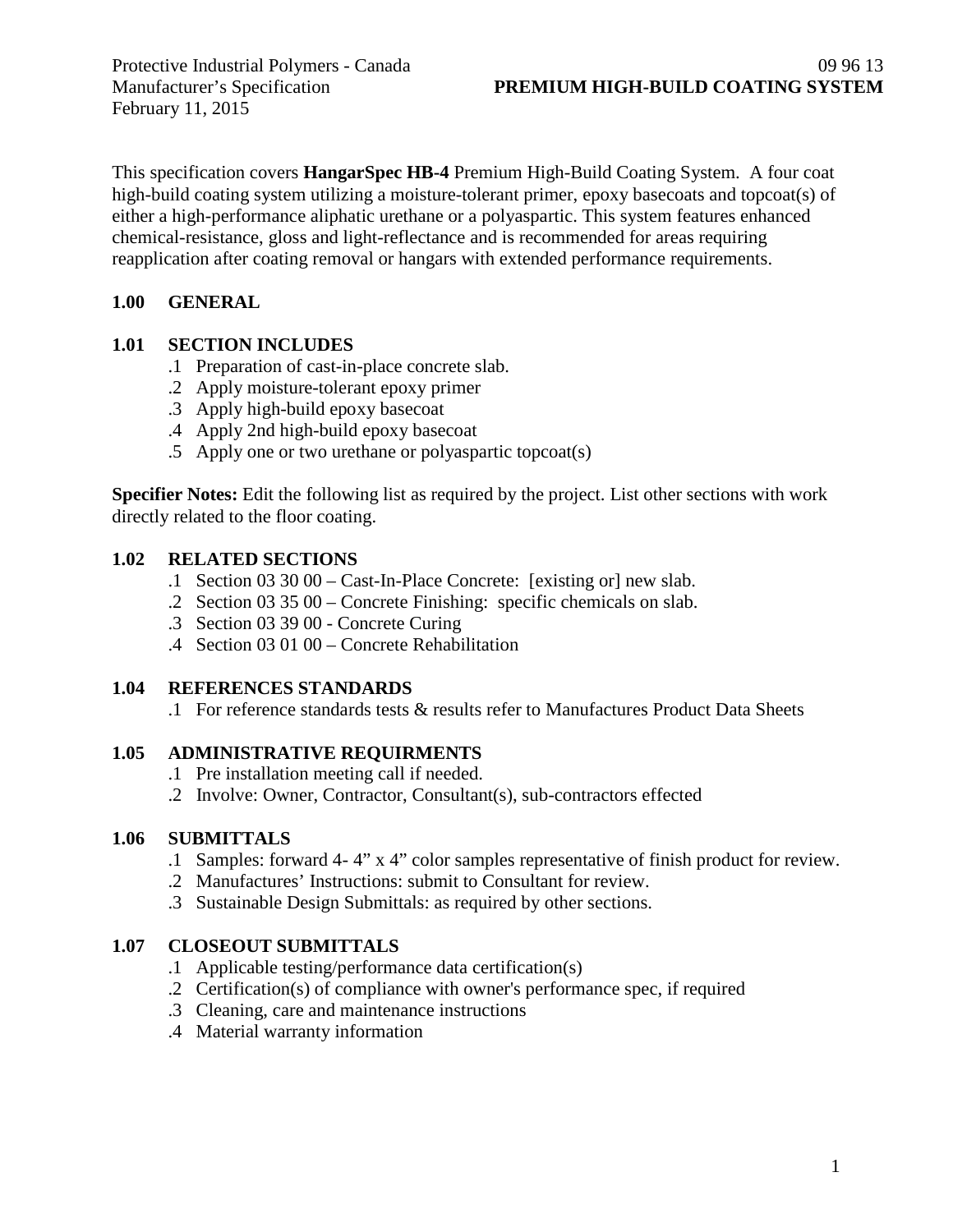## **1.08 QUALITY ASSURANCE**

- .1 Regulatory Agency Sustainability Approvals
- .2 Applicator: Use applicator experienced in application of specified materials for a minimum of [5] [Five] years on projects of similar size and complexity. Provide list of completed projects including project name and location, name of architect, name of material manufacturer, and approximate quantity of materials applied.
- .3 Applicator's Personnel: Employ only persons trained for application of specified materials.

### **1.09 DELIVERY, STORAGE, AND HANDLING**

- .1 Delivery: Deliver materials to site in manufacturer's original, unopened containers and packaging, with labels clearly identifying product name, manufacturer, batch or lot number, and date of manufacture. Do not store in direct sunlight or high heat conditions.
- .2 Packaging Waste Management
- .3 Storage:
	- .1 Store materials in accordance with manufacturer's instructions.
	- .2 Keep containers sealed until ready for use.
	- .3 Do not subject material to excessive heat or freezing; do not apply material that has been subjected to excessive heat or freezing. Material subjected to excessive heat or freezing shall be separated from inventory and destroyed by mixing all three components. The solid reacted product shall be disposed of in environmentally sound and regulatory compliant manner.
	- .4. Shelf life: 1 year after date of manufacture, in unopened containers, under normal conditions.
- .4 Handling: Protect materials during handling and application to prevent damage or contamination.
- .5 Condition materials for use to  $65^{\circ}F 75^{\circ}F (18^{\circ}C 24^{\circ}C)$  for 24 hours prior to application.

#### **1.11 SITE CONDITIONS**

- .1 Ambient Conditions
	- .1 Do not apply materials if floor or air temperature is below 65°F (18°C).
	- .2 Do not apply materials if relative humidity is above 85 percent or within 5º of dew point at time of application.
- .2 Existing Conditions
	- .1 Utilities, including electric, water, heat and finished lighting to be supplied by General Contractor.
	- .2 Maintain room temperature between  $65^{\circ}F 75^{\circ}F (18^{\circ}C 24^{\circ}C)$  for 48 hours before, during and 48 hours after installation, or until cured.
	- .3 At the time of application ensure the minimum substrate temperature is above  $60^{\circ}$ F (15<sup>o</sup>C) and the substrate temperature is 5<sup>o</sup>F (3<sup>o</sup>C) above the measured dew point at the time of application.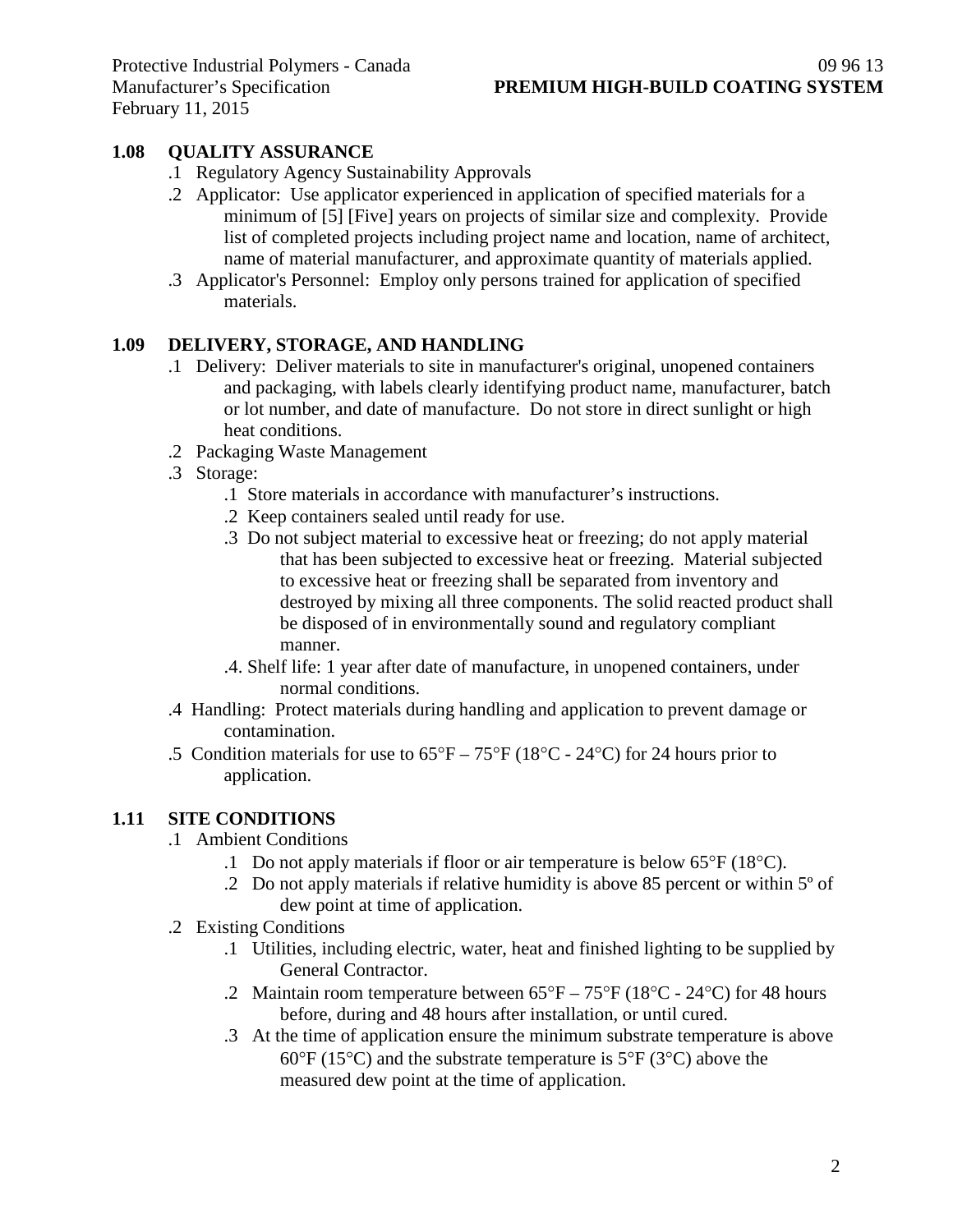- .4 Erect suitable barriers and post legible signs at points of entry to prevent traffic and trades from entering the work area during application and cure period of the floor.
- .5 Protection of finished floor from damage by subsequent trades shall be the responsibility of the General Contractor.

### **1.12 MANUFACTURER WARRANTY**

- .1 Provide warranty covering materials for a period of [1] [one] year after date of installation
- .2 Installer to provide suitable warranty covering workmanship

# **2.00 PRODUCTS**

### **2.01 MANUFACTURER**

- .1 Protective Industrial Polymers Canada [www.protectpoly.com](http://www.protectpoly.com/) (866) 361-3331
- .2 377 Highland Park, Cambridge, ON N3H 3H8
- .3 Brian England, CTR, CSC National Architectural Specialist Canada. (416) 836-1718

### **2.02 MATERIALS**

- .1 Protect 1200 WR Moisture-Tolerant Epoxy Primer
- .2 Protect 1000 HB Epoxy Basecoat (s)
- .3 Protect 2000 UR Urethane or Protect 4300 PA Polyaspartic

# **2.03 QUALITY CONTROL**

- .1 Tests and Inspections: as required by Manufacturer.
- .2 Non-Conforming Work: remove immediately and dispose off site.
- .3 Coordination of Other Tests and Inspections

# **3.00 EXECUTION**

#### **3.01 APPLICATOR**

.1 Must be a recognized contractor of Protective Industrial Polymers

# **3.02 EXAMINATION**

- .1 Substrate:
	- .1 Free of curing membranes, silicate surface hardener, paint, or sealer and be structurally sound.
	- .2 If you suspect concrete has been treated or sealed, proceed with complete removal process.
	- .3 Consult your PIP representative for further instruction if silicate hardeners or membranes have been utilized.
- .2 Moisture:
	- .1 Use only if the concrete has a maximum internal relative humidity of 75% using ASTM F2170.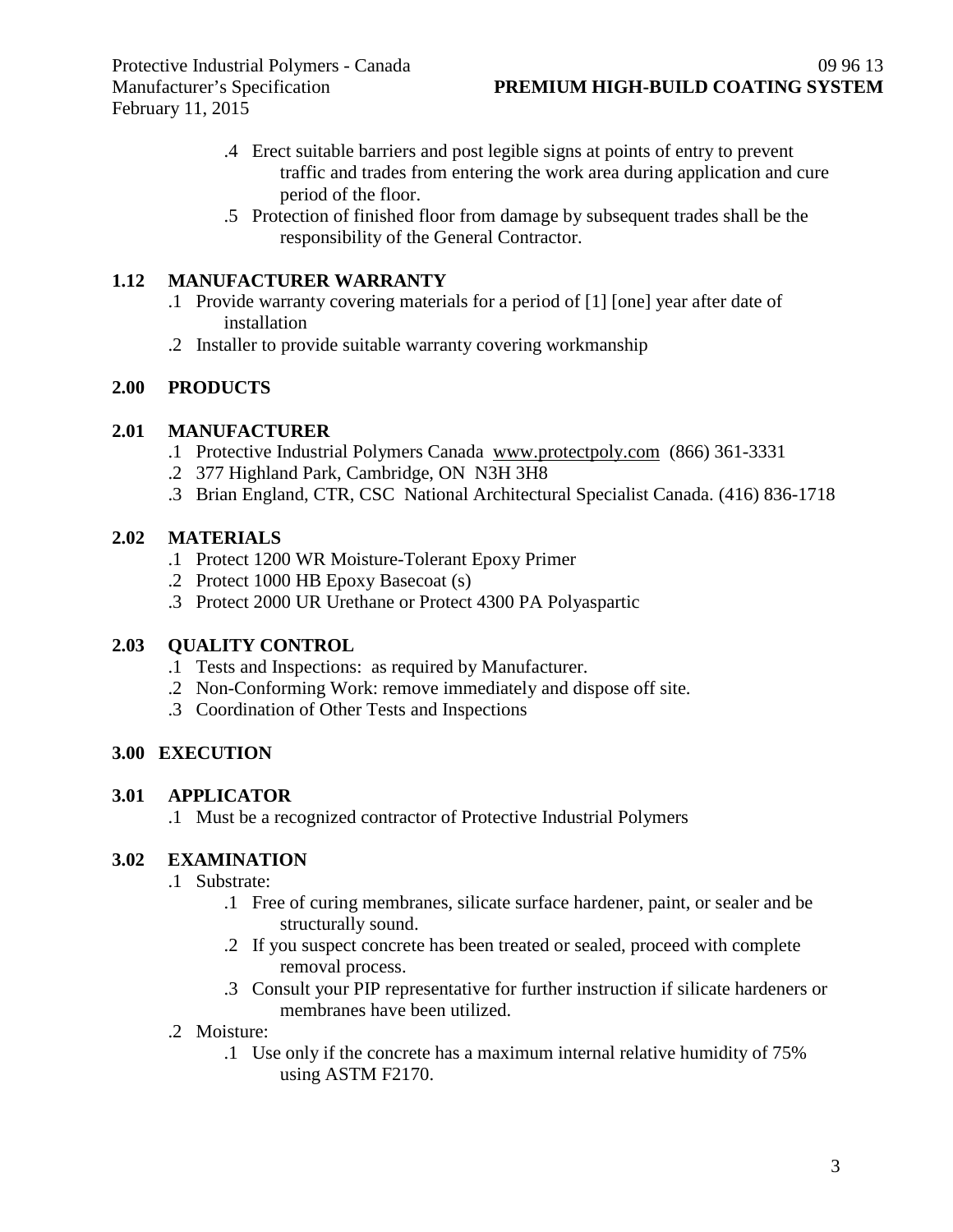- .3 Vapour / Contamination:
	- .1 Testing for MVT does not guarantee against future problems.
	- .2 If there is no known vapor barrier or the vapor barrier is inadequate, there is an elevated risk of bond failure.
	- .3 Other factors including the migration of oils, chemicals, excessive salts, or Alkali Silica Reaction (ASR) from the concrete from may also elevate the risk of adhesion difficulties.
	- .4 Consult your PIP representative or refer to specifications for approved moisture mitigation treatments.
		- .1 [Protect VM-CS](http://www.protectiveindustrialpolymers.com/Upload/Canadian%20Specs/Moisture%20Mitigation%20Spec%20-%20VM-CS%20(CANADIAN).pdf)
		- .2 [Protect 1300 MVR](http://www.protectiveindustrialpolymers.com/Upload/Canadian%20Specs/Moisture%20Mitigation%20Spec%20-%201300MVR%20(CANADIAN).pdf)
		- .3 [Protect UC](http://www.protectiveindustrialpolymers.com/Upload/Canadian%20Specs/Moisture%20Mitigation%20Spec%20-%20UC%20(CANADIAN).pdf)
- .4 Temperature:
	- .1 During the application and cure of the coating, the substrate temperature, material temperature and room conditions must be maintained between 18˚C (65˚F) and 32˚C (90˚F).
- .5 Humidity:
	- .1 Relative Humidity (RH) should be limited to 30-80%.
	- .2 DO NOT apply coatings unless the surface temperature is more than five degree over the dew point.

#### **3.03 PREPARATION**

- .1 Remove surface dirt, grease, oil, and contaminates by detergent scrubbing and rinse with clean (clear) water.
- .2 Mechanical Preparation: Blasting or grinding the surface is the preferred method of preparation.
- .3 The success of industrial diamond grinding as a concrete preparation method will vary depending on technique and the hardness of the concrete.

#### **3.04 JOINTS**

- .1 All non moving joints (control joints) may be filled with a semi-rigid joint compound such as Protect JF-Epoxy or Protect JF-Polyurea.
- .2 Construction joints may need to be re-built and re-cut depending on conditions.
- .3 Isolation or expansion joints should be left uncoated.

#### **3.05 MIXING**

- .1 Mix material in appropriate vessel as stated in the product's corresponding Technical Data Sheet.
- .2 Mix material as directed in the product's corresponding Technical Data Sheet.

#### **3.06 APPLICATION EQUIPMENT**

- .1 Protective equipment and clothing as called for in the MSDS
- .2 Jiffy® Mixer Blade model ES
- .3 Clean container for mixing material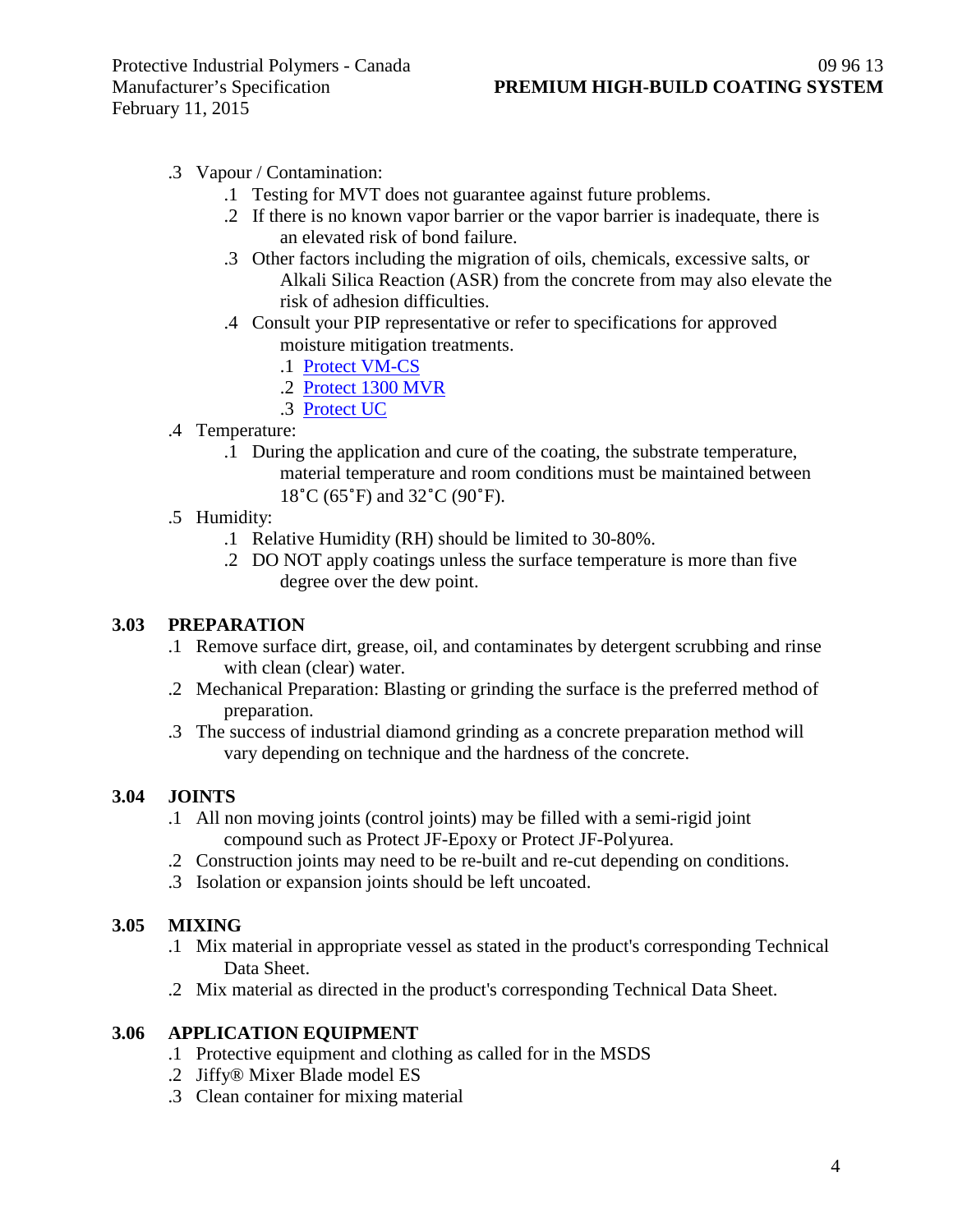February 11, 2015

- .4 Low speed high torque drill motor
- .5 High quality short nap roller covers  $\frac{1}{4} \frac{3}{8}$  inch nap
- .6 Application squeegee

#### **3.07 APPLICATION**

- .1 Protect 1200 WR Waterbased Epoxy Primer
	- .1 Apply the properly mixed material to the substrate using a notched or flat squeegee and level uniformly with a non shed 3/8" roller.
- .2 Protect 1000-HB Epoxy Base Coats
	- .1 Apply the properly mixed topcoat to the primed substrate using a notched squeegee and level uniformly with a non shed 3/8" roller.
	- .2 Leaving the material sit in the pail longer than 10 minutes will result in an increase of viscosity and reduce leveling properties.
	- .3 A second coat is applied when the first coat is cured sufficiently.
- .3 Top Coat
	- .1 Protect 2000 UR Urethane-apply the properly mixed material to the substrate using a pan and a non shed 3/8" roller.
	- .2 Protect 4300 PA- apply with a notched squeegee and 3/8" nap non shed roller. Leaving the material sit in the pail longer than 10 minutes will result in an increase of viscosity and reduce leveling properties.
- .5 Tolerances:
	- .1 Hangarspec HB-4: 30-40 mils

#### **3.08 SPEADING RATE**

- .1 Primer the degree of porosity in the concrete will greatly affect coverage rates. Typical consumption rates for primer application are 6-8 mils, (200-267 SF/gal).
- .2 Epoxy Base Coat can be applied at 10-15 mils (100-167 SF/gal) per coat.
	- .1 The best practice is to measure and grid the floor to be sure of consistent application rate.
- .3 Top Coat
	- .1 Protect 4300 PA- is applied at 10 mils (160 SF/gal).
	- .2 Protect 2000 UR- can be applied at 3.5-6 mils (267-458 SF/gal).

#### **3.07 CURING**

- .1 Allow the coating to cure (dry) for a minimum 24 hours after application at 24˚C (75˚F) and 50% RH before opening the floor to light traffic, allow more time for low temperatures and higher humidity or for heavier traffic.
- .2 Full coating properties mat take up to 7 days to develop.

#### **3.08 REPAIR**

.1 Repair gouges, chip outs, and scratches as soon as possible to prevent moisture and chemical under cutting and permanent damage to the floor coating.

#### **3.09 RECOAT**

.1 Refer to appropriate product's Technical Data Sheet for recoat timetables and allowable recoat parameters as presented by the manufacturer.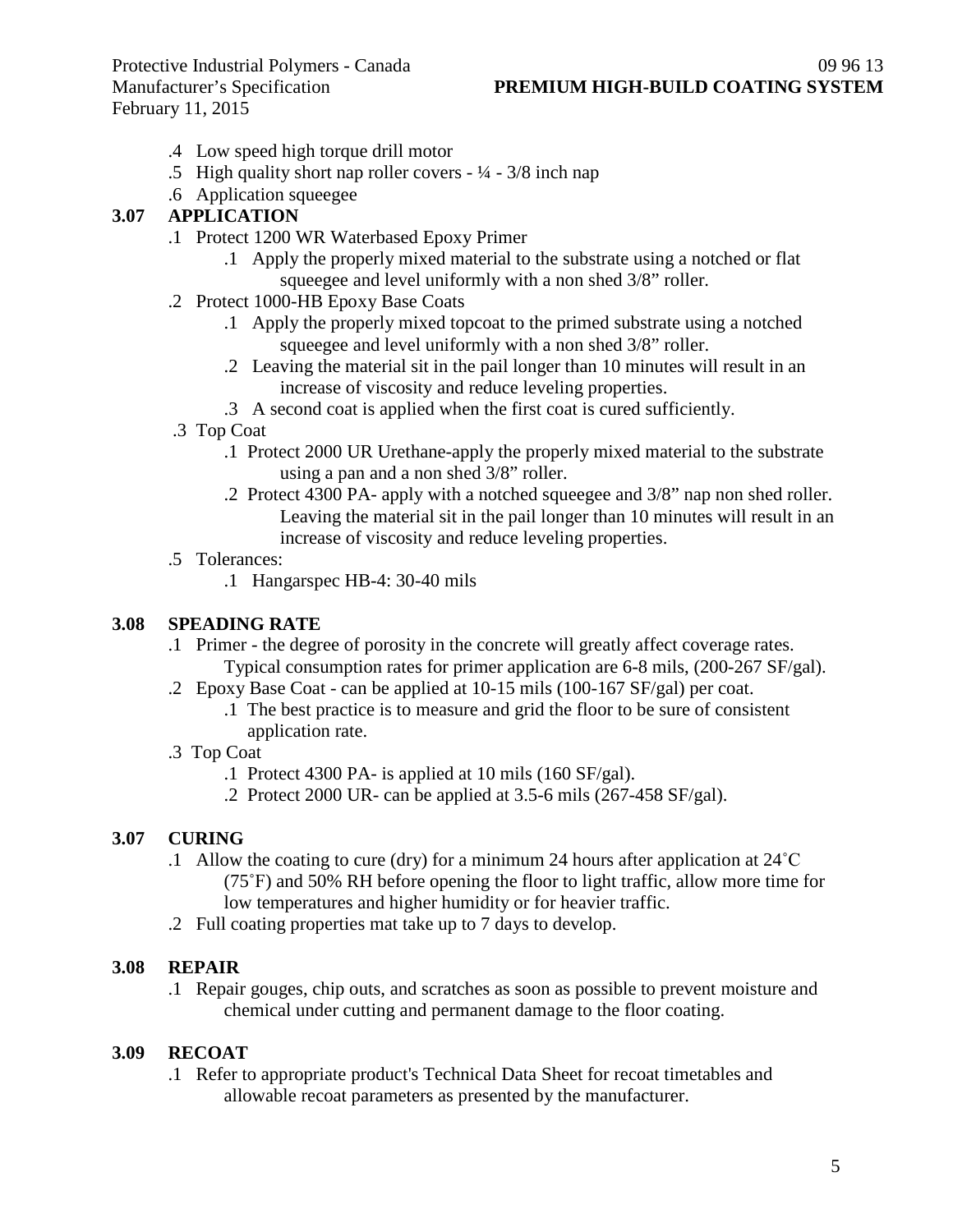- .2 If the re-coat window has expired, the prior cured coating surface must be sanded with 100 grit sand paper or sanding screen installed on a swing-type floor buffer.
- .3 Sand to a uniform dulled surface.
- .4 Remove all sanding debris with a vacuum and damp mop.
- .5 Scrub with detergent and rinse with clean (clear) water.
- .6 Surface must be dry before recoating.

## **3.10 SITE QUALITY CONTROL**

- .1 Site Tests and Inspections: per manufacturer's guidelines
- .2 Non-Conforming Work: remove immediately and dispose off site

### **3.11 ADJUSTING**

.1 Permitted only upon manufacturer's approval in writing

### **3.12 CLEANING**

- .1 Remove masking, draping, and other protection from adjacent surfaces.
- .2 Remove remaining materials and debris from job site and dispose of them according with local rules and regulations. Leave area in clean condition free of debris.

### **3.13 CLOSEOUT ACTIVITIES**

- .1 Notify manufacturer of completion of installation
- .2 Forward operation and maintenance data to owner/owner's rep
- .3 Forward effective warranty date and information to owner/owner's rep

# **3.14 PROTECTION**

- .1 Pointed items or heavy items dropped on the floor may cause chipping or concrete pop out damage.
- .2 Plasticizer migration from rubber tires can permanently stain the floor coating.
- .3 If a rubber tire is planned to set on the floor for a long period of time, place a piece of acrylic sheet between the tire and the floor to prevent tire staining.
- .4 Rubber burns from quick stops and starts from lift trucks can heat the coating to its softening point causing permanent damage and marking.

# **3.15 MAINTENANCE**

- .1 Allow floor coating to cure at least one week before cleaning by mechanical means (IE: sweeper, scrubber, disc buffer).
- .2 Increased life of the floor will be seen with proper maintenance and will help maintain a fresh appearance of your new Protective Industrial Polymers floor.
- .3 Regularly sweep to avoid ground in dirt and grit which can quickly dull the finish, decreasing the life of the coating.
- .4 Spills should be removed quickly as certain chemicals may stain and can permanently damage the finish.
- .5 Only soft nylon brushes or white pads should be used on your new floor coating. Premature loss of gloss can be caused by hard abrasive bristle Polypropylene (Tynex®) brushes.